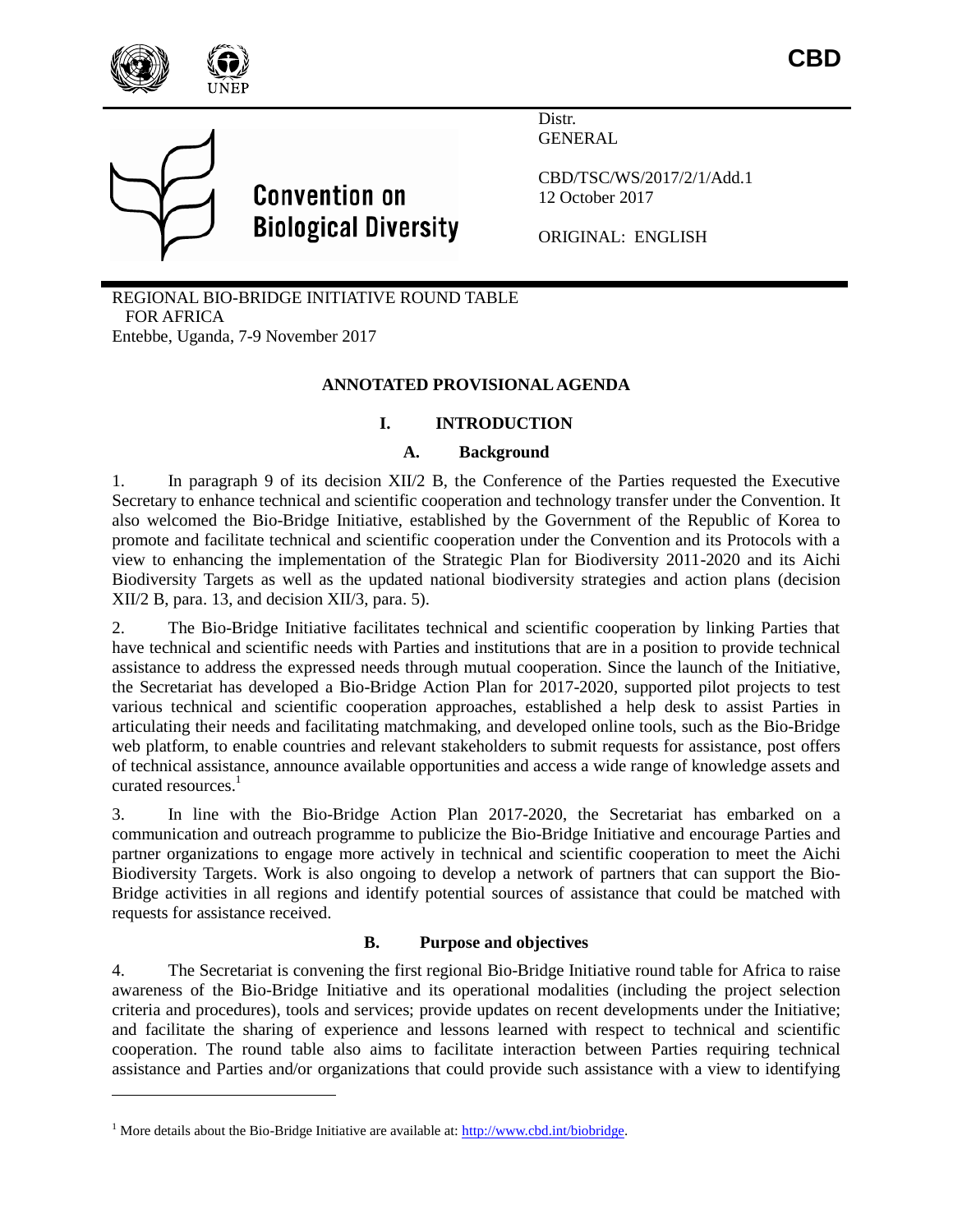#### CBD/TSC/WS/2017/2/1/Add.1 Page 2

matchmaking opportunities, fostering partnerships and finding joint solutions. Furthermore, participants will discuss potential opportunities for upscaling Bio-Bridge-facilitated projects by leveraging additional support from relevant initiatives and mechanisms, such as the Global Environment Facility (GEF), the Green Climate Fund (GCF), the Climate Technology Centre and Network (CTCN), the Standards and Trade Development Facility (STDF), the Sustainable Development Goals Technology Facilitation Mechanism (SDG TFM) and the private sector.

5. It is expected that, at the end of the round table, participants will be better informed about the Bio-Bridge Initiative and equipped to actively use its tools and services to communicate their technical and scientific needs and priorities, find and access available opportunities, identify and link up with potential providers of technical assistance and build partnerships for fostering technical and scientific cooperation for the effective implementation of the Convention and its Protocols. It is also hoped that the participants will learn from each other's experience and good practices and improve their ability to develop good project proposals that meet the criteria and requirements of the Bio-Bridge Initiative and of other relevant initiatives and support mechanisms such as those referred to in paragraph 4 above. It is further expected that more partner organizations and donor agencies will be encouraged to collaborate with the Bio-Bridge Initiative to support countries requesting assistance.

# **C. Organization and attendance**

6. The round table is organized by the Secretariat in collaboration with the National Environment Management Authority (NEMA), Government of Uganda. Funding is provided by the Republic of Korea through the Ministry of Environment through its overall support for the Bio-Bridge Initiative.

7. The round table will bring together senior government officials (including national focal points, policymakers and practitioners) nominated by Parties in the region, representatives of indigenous peoples and local communities, civil society, researchers as well as representatives of relevant regional and international organizations and donor agencies that could provide assistance.

# **ITEM 1. OPENING OF THE ROUND TABLE**

8. Minister of Water and Environment of the Republic of Uganda will open the round table at 9 a.m. on Tuesday, 7 November 2017, at the Laico Lake Victoria Hotel in Entebbe, Uganda. A representative of the Executive Secretary of the Convention on Biological Diversity and a representative of the the National Environment Management Authority of the Government of Uganda will also give opening remarks.

## **ITEM 2. ORGANIZATIONAL MATTERS: ELECTION OF THE CHAIR, ADOPTION OF THE AGENDA AND ORGANIZATION OF WORK**

9. Participants will be invited to elect a chair to moderate the round table on the basis of proposals received from the floor.

10. Participants will then be invited to consider and adopt the provisional agenda of the round table (CBD/TSC/WS/2017/2/1) prepared by the Executive Secretary and to consider the draft organization of work contained in the annex below.

11. Thereafter, the Secretariat will present the objectives and the expected outcomes of the round table and will invite participants to state their expectations from the round table.

12. The meeting will be held in English with interpretation into French.

13. Documents for the round table will be made available on the Secretariat's website at [https://www.cbd.int/doc/?meeting=TSCWS-2017-02.](https://www.cbd.int/doc/?meeting=TSCWS-2017-02)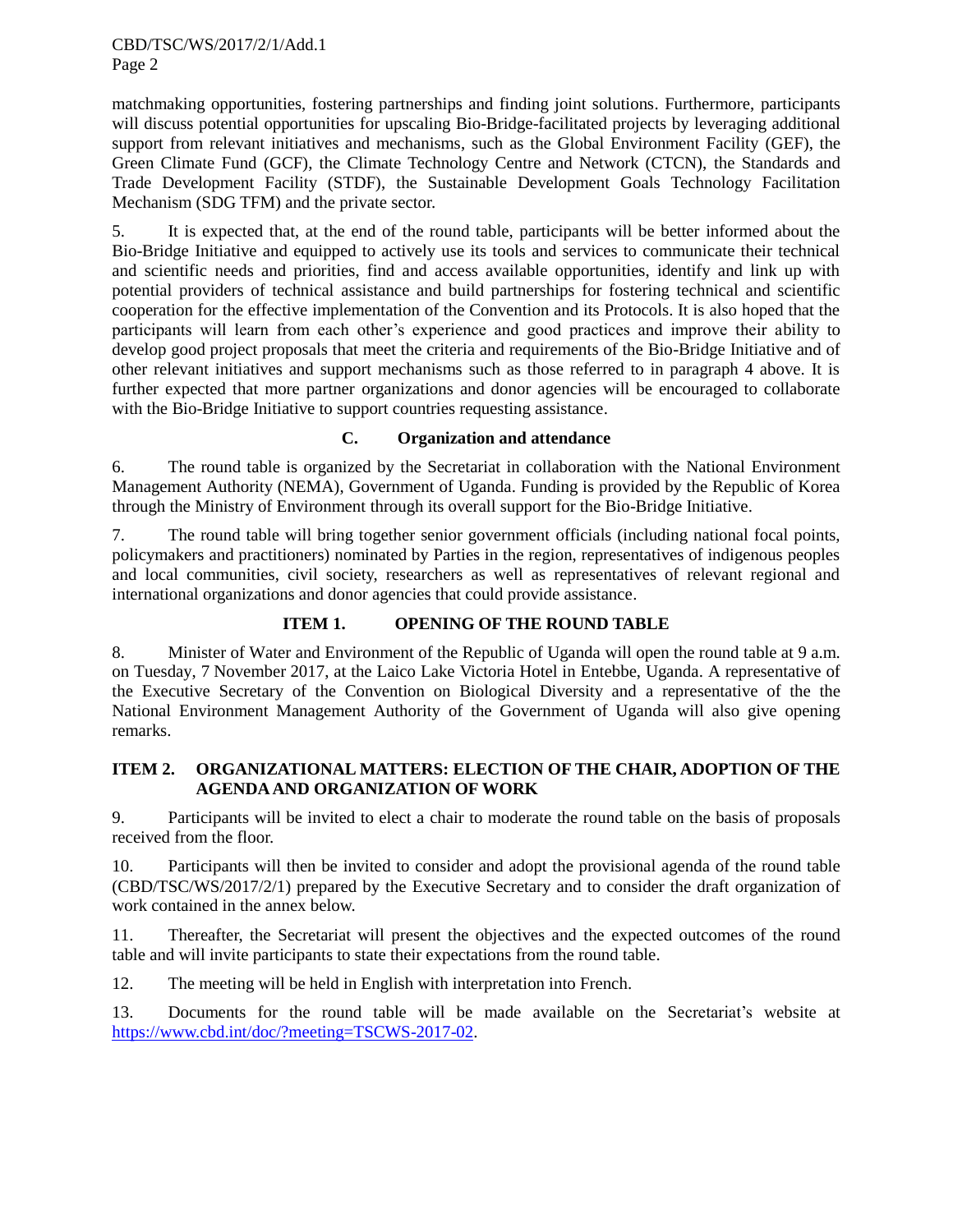#### **ITEM 3. INTRODUCTION TO TECHNICAL AND SCIENTIFIC COOPERATION FOR THE EFFECTIVE IMPLEMENTATION OF THE CONVENTION AND ITS PROTOCOLS**

14. Under this item, a keynote presentation will be made to provide the contextual background for the round-table discussions. The presentation will, inter alia, provide an overview of technical and scientific cooperation within the context of Article 18 of the Convention on Biological Diversity and highlight the role of such cooperation in fostering the implementation of the Strategic Plan for Biodiversity 2011-2020 and the national biodiversity strategies and action plans. The presentation will also outline relevant developments, including decisions of the Conference of the Parties relating to the implementation of Article 18 of the Convention and the different approaches to technical and scientific cooperation adopted by various Governments and organizations.

15. After the presentation, a panel discussion on experiences and lessons learned from major technical and scientific cooperation initiatives on biodiversity will be conducted by representatives of relevant regional and international organizations. This will be followed by a knowledge café on opportunities and challenges for promoting technical and scientific cooperation and technology transfer to augment the achievement of the Aichi Biodiversity Targets and the role the Bio-Bridge Initiative could play in this regard.

## **ITEM 4. OVERVIEW OF THE BIO-BRIDGE INITIATIVE ON TECHNICAL AND SCIENTIFIC COOPERATION**

16. Under this item, the Secretariat will introduce the Bio-Bridge Initiative including its vision, mission and objectives, guiding principles and provide updates on the status of implementation of its core activities, tools and services as described in the Bio-Bridge Action Plan 2017-2020. The Secretariat will also describe the Initiative's operational framework, rules and procedures, including the process for submission and review of requests for assistance and the assessment criteria. Participants will be invited to provide feedback to improve the assessment criteria and procedures. Furthermore, the Secretariat will demonstrate how the Bio-Bridge web platform can be used to submit and access information, including requests for assistance, providers of assistance, offers of technical assistance and other opportunities, and relevant tools and resources.

17. Furthermore the Secretariat will provide an overview of the progress and achievements made so far, including the requests for assistance (proposals) received by the Bio-Bridge Initiative, the projects supported as well as proposals for Bio-Bridge demonstration projects awaiting funding and other support.

18. After the presentations, representatives of organizations that implemented Bio-Bridge pilot and demonstration projects will take part in a panel discussion to highlight the main outcomes of their projects and share the experience and lessons learned. Countries and organizations that have submitted requests for assistance or used the Bio-Bridge web platform and other tools will also be invited to share their experiences and lessons learned from their engagement with the Initiative. Participants will also be invited to exchange ideas and suggestions on how Bio-Bridge operations could be improved to respond more effectively to the needs and priorities of countries in the region.

## **ITEM 5. DIALOGUE BETWEEN COUNTRIES SEEKING ASSISTANCE AND POTENTIAL PROVIDERS OF ASSISTANCE FOR THE CONSERVATION AND SUSTAINABLE USE OF BIODIVERSITY**

19. Under this item, countries requiring technical assistance will be invited to highlight their priority technical and scientific needs related to the implementation of the Convention and its Protocols, particularly those related to the achievement of the Aichi Biodiversity Targets and national targets. Potential providers of technical assistance, including representatives of regional and international organizations, donor agencies and private sector entities, will also be invited to take part in a panel discussion to share information about their activities, expertise, experiences and lessons learned with respect to biodiversity-related technical and scientific cooperation and highlight the kind of support or technical solutions they could offer to countries requiring assistance.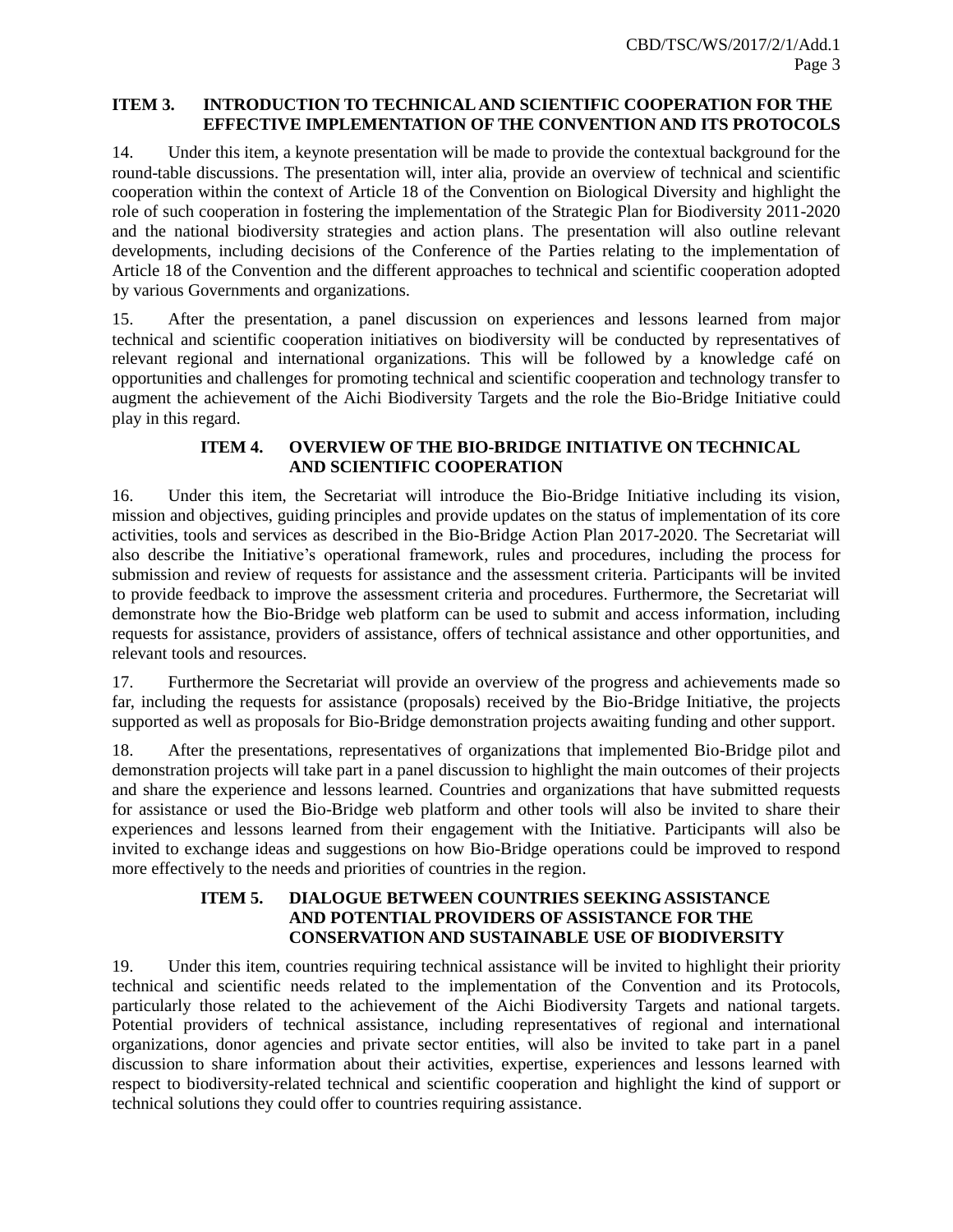20. The presentations will be followed by a round-table discussion on the key national and regional priority needs and potential opportunities for enhancing technical and scientific cooperation, including through South-South cooperation.

## **ITEM 6. OPPORTUNITIES FOR LEVERAGING ADDITIONAL SUPPORT FOR TECHNICAL AND SCIENTIFIC COOPERATION FOR THE CONSERVATION AND SUSTAINABLE USE OF BIODIVERSITY**

21. Under this item, participants will be introduced to initiatives and mechanisms, such as the Global Environment Facility (GEF), the Green Climate Fund (GCF), the Climate Technology Centre and Network (CTCN) and private sector initiatives, which could provide additional support to scale up technical and scientific cooperation projects initiated with Bio-Bridge seed funding and matchmaking facilitation. Representatives from such initiatives and mechanisms will be invited to take part in a panel discussion to share information about their support activities, the requirements for accessing their support and potential opportunities for collaboration with the Bio-Bridge Initiative. They will also be invited to share relevant experiences and lessons learned from their operations.

22. After the panel discussion, participants will engage in group discussions to identify opportunities for collaboration with other relevant iniatives to scale up and replicate biodiversity-related technical and scientific cooperation projects in the region, including through incorporation of technical and scientific activities into broader projects and programmes funded by the above initiatives and mechanisms and bilateral and multilateral development cooperation agencies.

# **ITEM 7. CONCLUSION AND THE WAY FORWARD**

23. Under this item, participants will discuss the main conclusions of the round table and identify the possible next steps to advance biodiversity-related technical and scientific cooperation in the region within the context of the Bio-Bridge Initiative, including opportunities for south-south cooperation.

24. Participants will also be invited to complete an evaluation form to inform and help to improve the organization of future round tables.

# **ITEM 8. CLOSURE OF THE ROUND TABLE**

25. The round table will close at 4 p.m. on Thursday, 9 November 2017.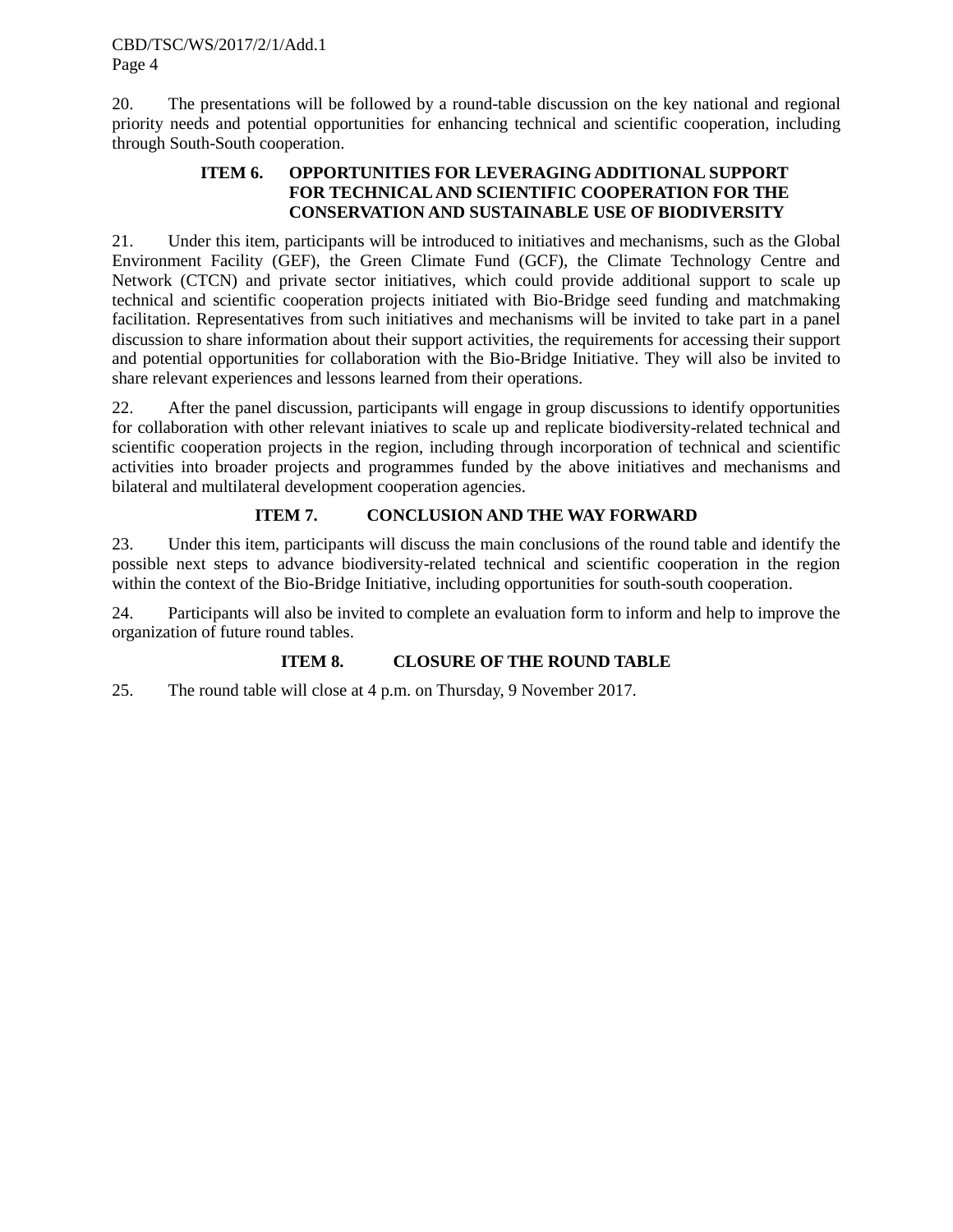#### *Annex*

# **PROPOSED ORGANIZATION OF WORK**

| Date and time                       | <b>Session/activity</b>                                                                                                                                                                                           |
|-------------------------------------|-------------------------------------------------------------------------------------------------------------------------------------------------------------------------------------------------------------------|
| Tuesday, 7 November 2017            |                                                                                                                                                                                                                   |
| $9.00$ am $-9.45$ am                | Item 1. Opening of the round table                                                                                                                                                                                |
|                                     | Welcome remarks by the Executive Director of the National Environment Management<br>Authority (NEMA)                                                                                                              |
|                                     | Opening remarks by a representative of the Executive Secretary of the Convention on<br><b>Biological Diversity</b>                                                                                                |
|                                     | Opening of the round table by the Minister of Water and Environment of the Republic of<br>Uganda                                                                                                                  |
|                                     | Group photo                                                                                                                                                                                                       |
| $9.45$ am $-10.30$ am               | Item 2. Organizational matters: election of the Chair, adoption of the agenda and<br>organization of work                                                                                                         |
|                                     | Workshop objectives and expected outcomes<br>$\bullet$                                                                                                                                                            |
|                                     | Participants' expectations<br>$\bullet$                                                                                                                                                                           |
| $10.30$ am $- 11.00$ am             | Coffee/tea break                                                                                                                                                                                                  |
| $11.00$ am $- 11.30$ am             | Item 3. Technical and scientific cooperation for the effective implementation of the<br><b>Convention and its Protocols</b>                                                                                       |
|                                     | Keynote presentation on technical and scientific cooperation within the context of<br>Convention and its Protocols: Major developments and examples of successful<br>initiatives and approaches                   |
| $11.30$ am $- 12.15$ am             | Panel discussion on emerging experiences, good practices and lessons learned from<br>$\bullet$<br>biodiversity-related technical and scientific cooperation initiatives                                           |
| $12.15$ am $-1.00$ pm               | Knowledge Café: Opportunities and challenges for promoting technical and scientific<br>$\bullet$<br>cooperation and technology transfer to facilitate the achievement of the Aichi<br><b>Biodiversity Targets</b> |
| $1.00 \text{ pm} - 2.00 \text{ pm}$ | <b>Lunch break</b>                                                                                                                                                                                                |
|                                     | Item 4. Overview of the Bio-Bridge Initiative on Technical and Scientific Cooperation                                                                                                                             |
| $2.00 \text{ pm} - 2.45 \text{ pm}$ | Presentation of the Bio-Bridge Initiative Action Plan and operational framework<br>$\bullet$                                                                                                                      |
| $2.45$ pm $-3.30$ pm                | Demonstration of the Bio-Bridge web platform<br>$\bullet$                                                                                                                                                         |
| $3.30 \text{ pm} - 4.00 \text{ pm}$ | Coffee/tea break                                                                                                                                                                                                  |
| $4.00 \text{ pm} - 5.30 \text{ pm}$ | Panel presentations on the Bio-Bridge pilot/demonstration projects and related<br>$\bullet$<br>cooperation initiatives: Main outcomes, experience gained and lessons learned                                      |
|                                     | Round-table discussions with the panellists<br>٠                                                                                                                                                                  |